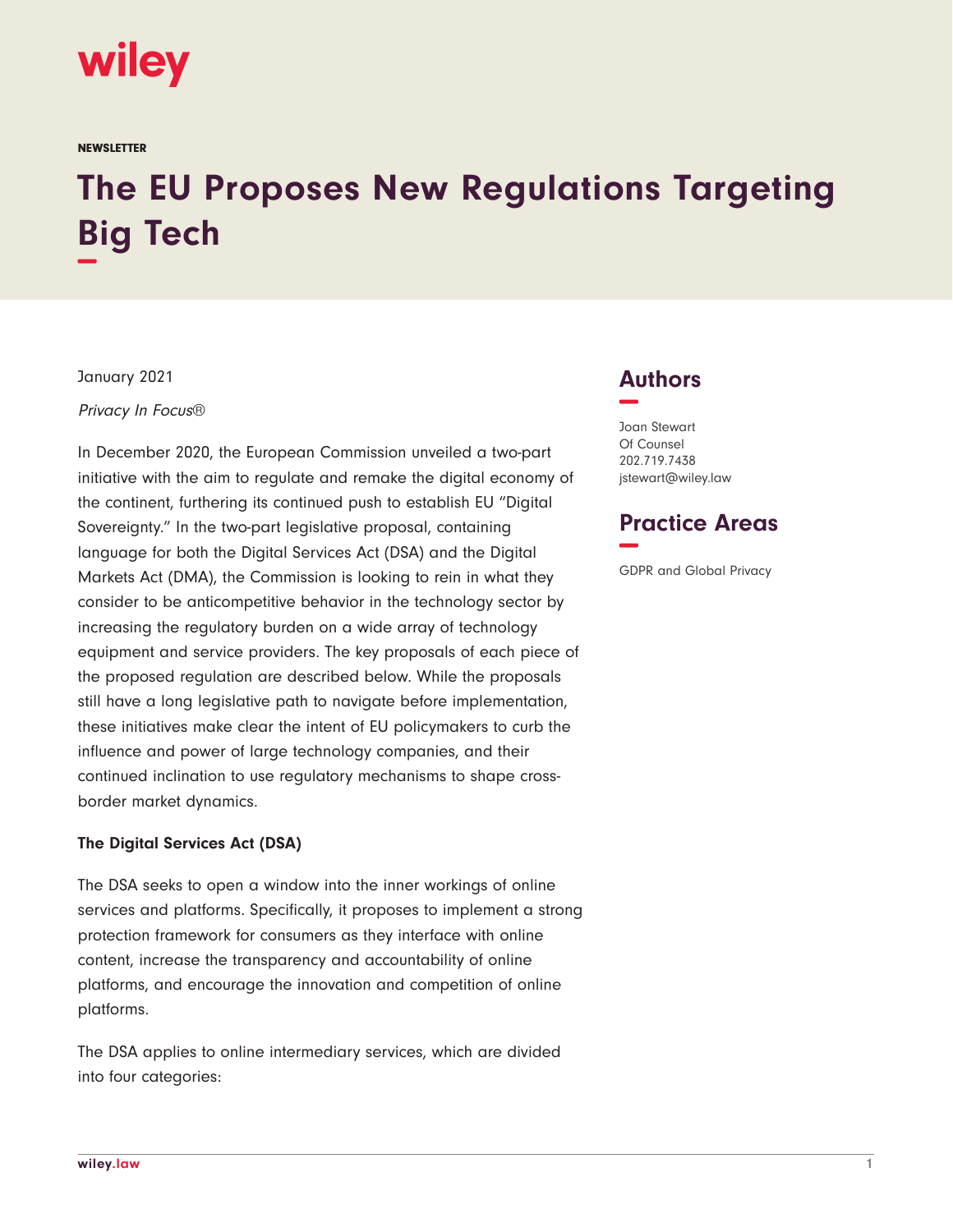- **Intermediary services** such as internet access providers and domain name registrars;
- **Hosting services** such as cloud or web-hosting services;
- **Online platforms** that match sellers and consumers, such as online marketplaces, app stores, and social media platforms; and
- **Very large online platforms**, which are defined as reaching more than 10% of the consumers in Europe.

The DSA scales the obligations that apply to each type of provider according to ability and size. Smaller platforms are exempt from many of the more costly compliance mechanisms, but encouraged to implement them as a best practice when possible. Thus, depending on the category of the service, it may be obligated to:

- Implement mechanisms to identify illegal goods services or content, such as a flag system.
- Increase transparency, specifically by disclosing algorithms used to make advertising recommendations to consumers. Very large platforms are required to provide at least one option to direct content that is not based on profiling.
- Institute a system to trace business users to identify sellers of illegal goods.
- Add safeguards for users, such as methods to challenge the platform's content moderation decision.
- Allow for access by researchers to key data for the purpose of assessing how online risks evolve.
- Add codes of conduct and technical standards.
- Implement systemic changes to prevent misuse of very large platforms, including public accountability and independent audits.

The DSA is focused on removing illegal content from online services/platforms, although the meaning of "illegal content" is not clearly defined. Despite this focus, it does not make services and platforms liable for illegal content, unless they are aware that the content is illegal and fail to take action to remove the content. Primary oversight of the DSA will remain with the member states; however, the DSA does grant regulators increased authority to require tech companies to be more transparent as to the inner workings of their platforms. Fines for providing "incorrect, incomplete or misleading information" to regulators could be up to 1% of annual revenue. Failure to comply with the underlying obligations of the DSA could result in large fines of up to 6% of annual revenue.

#### **The Digital Markets Act (DMA)**

At its root, the DMA seeks to help small tech companies compete against their big tech counterparts. The DMA proposes a regulatory framework of obligations and prohibitions specifically targeted at large technology platforms. As the proposal states in the explanatory memorandum, technology innovations can "increase consumer choice, improve efficiency and competitiveness of industry and can enhance civil participation in society." However, the Commission is concerned that of the over ten thousand online platforms that operate in Europe, a "small number of large online platforms capture the biggest share of the overall value generated."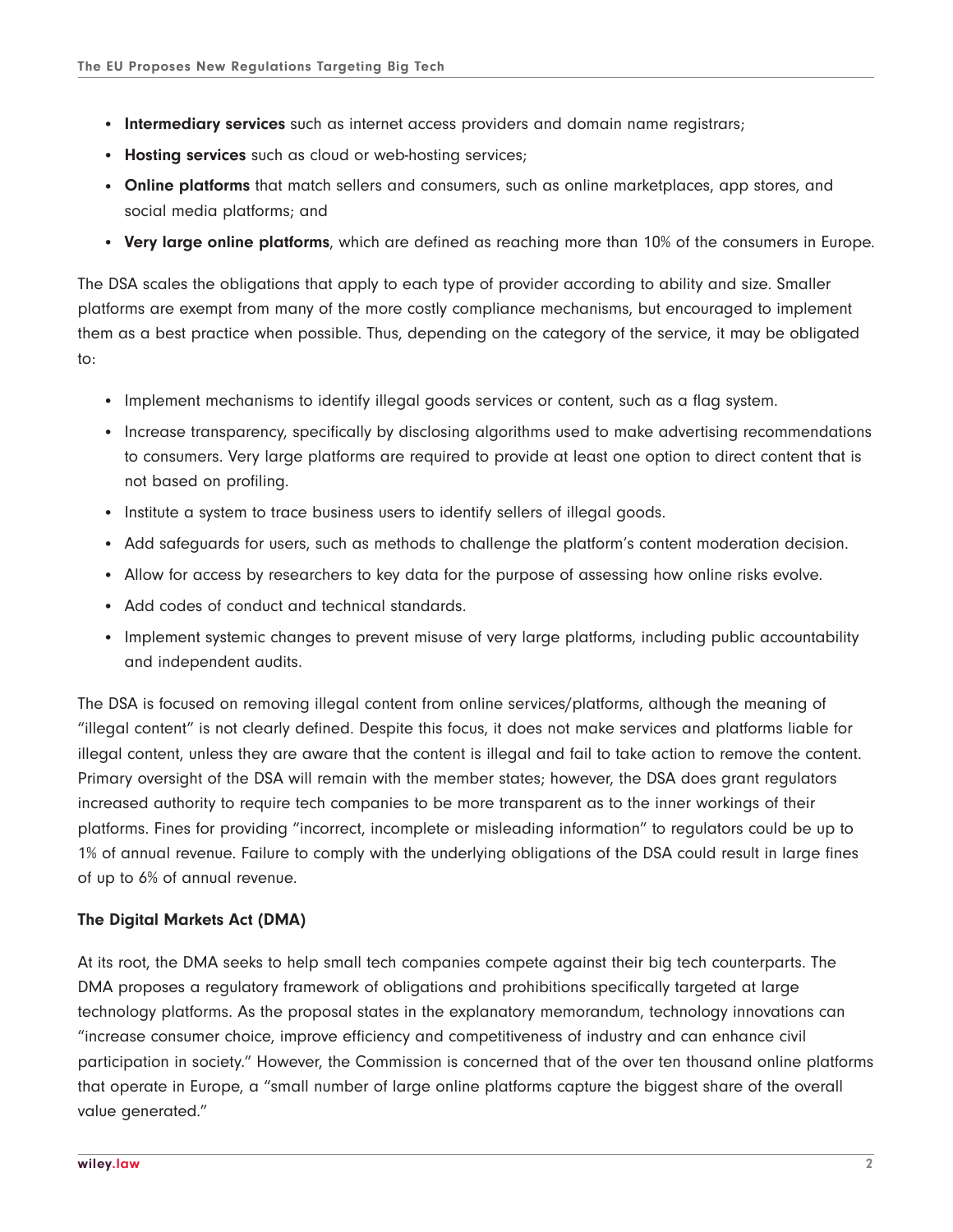To even the playing field, the DMA proposes to heavily regulate what it identifies as digital "gatekeepers." A gatekeeper is defined as a company that provides a **core platform service** in the EU and has a "significant impact on the internal market, … operate[s] as an important gateway for business users to reach end users, and enjoy[s] an entrenched and durable position in its operations or it is foreseeable that it will enjoy such a position in the near future." Importantly, "core platform services" includes a broad range of digital services, covering online marketplaces, intermediation services, social networking, video-sharing platform services, cloud computing, search engines, software application stores, operating systems, messaging platforms, and digital advertising services.

While the definition of gatekeeper includes some subjective elements, the Commission also identified objective factors that would make a core service platform a gatekeeper, including an annual revenue threshold of 6.5 billion euros over the past three years and having over 45 million monthly active users in the EU or 10,000 yearly active business users. In deciding whether a company should be designated as a gatekeeper, the Commission directs companies to take into account the relative size and market position of the platform, the number of business and end users, entry barriers derived through network effects and data advantages, the scale and scope of benefits imparted to the provider, business and end-user "lock-in" effects, and structural market characteristics in a given sector. The DMA requires companies to self-report their status as a gatekeeper, but retains the right for the Commission to investigate and identify companies that it believes should be treated as gatekeepers.

The proposed DMA imposes significant obligations on gatekeepers, including but not limited to:

- Not requiring business or end users to subscribe or register as a condition of accessing a core platform service;
- Allowing business users to offer the same products and services through third-party intermediation services at prices or conditions that are different from those of the core platform service;
- Pricing transparency for advertising services offered by core platform services;
- Giving end users the ability to uninstall pre-installed applications without restricting access to collateral, related, or core platform services;
- Refraining from using ranking services to more favorably promote products offered by the core platform service provider over those offered by business users;
- Providing tools to business and end users to facilitate data portability between core service providers; and
- Providing fair and nondiscriminatory conditions for business providers to access software application stores.

The DMA proposal does grant the Commission a case-by-case ability to exempt certain gatekeepers from a specifically tailored set of obligations. However, noncompliance with any of the required obligations, to include the disclosure and information-sharing requirements, can result in significant fines or potentially the forced breakup of repeat offenders. Proposed fines can range from 10% of the preceding year's total revenue